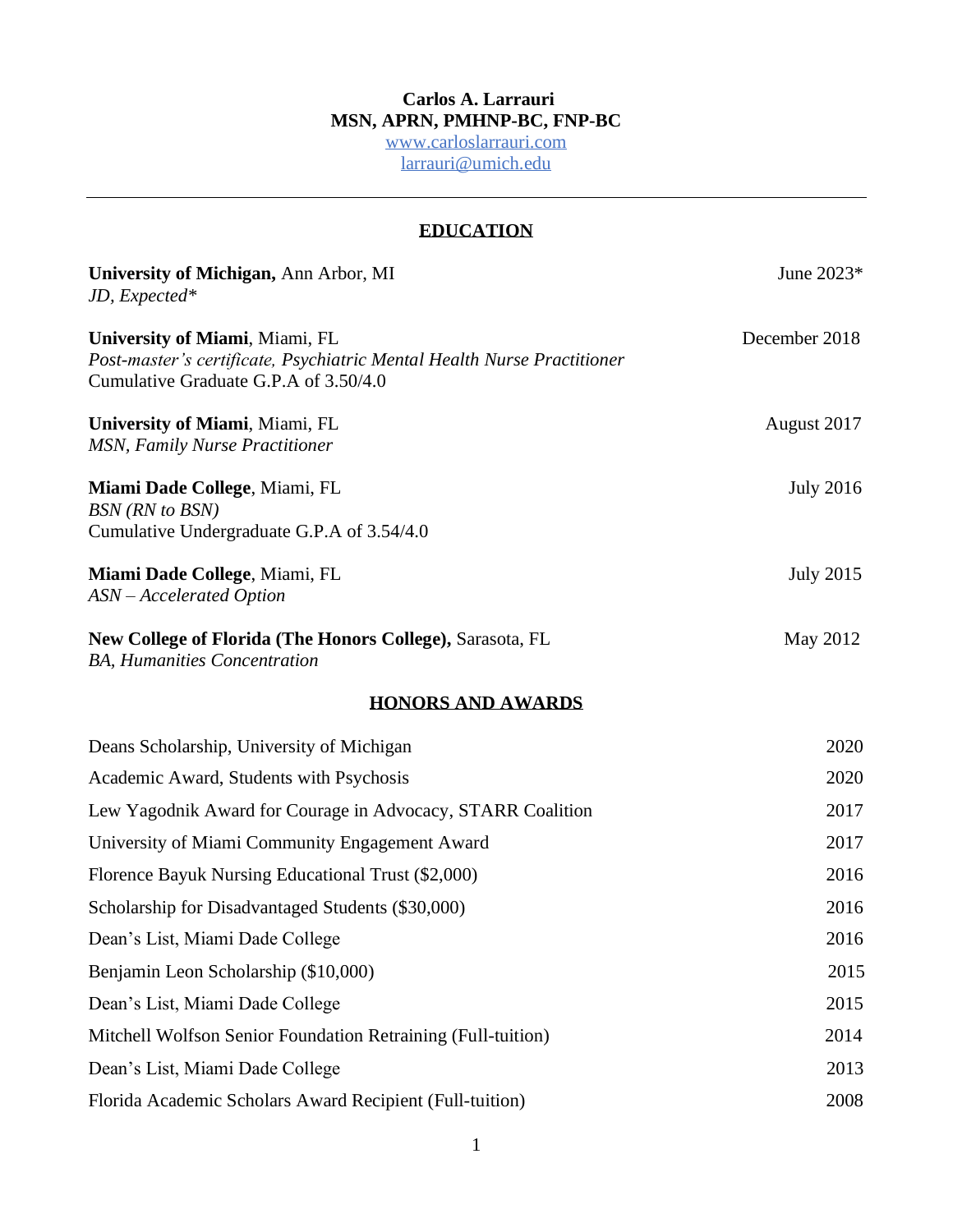| Dean's List, Miami Dade College                                  | 2007 |
|------------------------------------------------------------------|------|
| National Hispanic Scholar, National Hispanic Recognition Program | 2006 |
| Summa Cum Laude, Miami Killian Senior High School                | 2006 |

#### **RESEARCH EXPERIENCE**

**Sub-Investigator** April 2018 – August 2018

IMIC, Medical Research Palmetto Bay, FL

- Conducted clinical research for over 12 phase II, III and IV drug trials examining primary health issues such as asthma, diabetes and fatty liver, as well as behavioral conditions such as Autism and ADHD.
- Ensured that the studies were conducted in accordance with applicable regulations, guidelines, and standard operating procedures.

University of Miami Miller School of Medicine Miami, Florida FL

> • Conducted literature review for psychiatric research proposals and edited multiple drafts which resulted in 2 peer reviewed publications.

#### **TEACHING EXPERIENCE**

#### **Lecturer, Psychiatric Nursing**  $\alpha$  2020

The University of Miami School of Nursing and Health Studies Coral Gables, FL

- Educate and clinically train accelerated BSN nursing students on fundamentals of psychiatric nursing in community mental health and inpatient psychiatric facilities.
- Grade and deliver feedback on essays and other written assignments.

#### **Adjunct Professor, Psychiatric Nursing** *June 2018 – August 2019*

Miami Dade College Benjamin Leon School of Nursing Miami, FL

- Educate and clinically train RN nursing students on fundamentals of psychiatric nursing in community mental health and inpatient psychiatric facilities.
- Grade and deliver feedback on essays and other written assignments.

#### **WORK EXPERIENCE**

#### Advanced Practice Registered Nurse **Nurse 1996** November 2017 – Present

Carlos A. Larrauri, LLC

Miami, FL

- Perform clinical procedures such as diagnosing, prescribing, and evaluating treatment response in community mental health centers in South Florida and Washington State (via telepsychiatry).
- Work in multidisciplinary teams with psychiatrists, psychologists, social workers and counselors.

**Research Assistant August 2013** – August 2018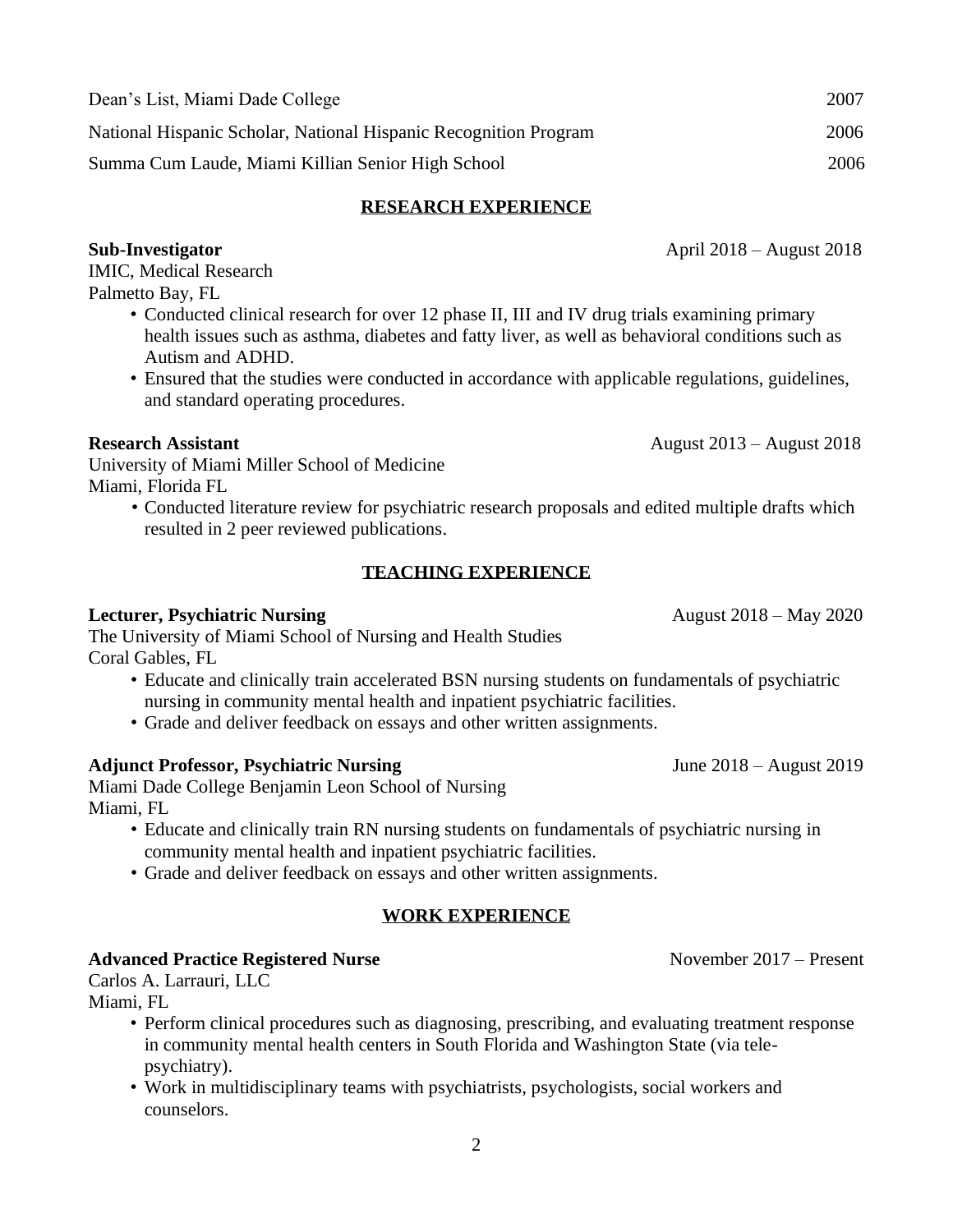#### **Psychiatric Registered Nurse November 2015** – April 2016

Correct Care Recovery Solutions Homestead, FL

- Provided direct care for patients at a maximum-security forensic hospital, including daily monitoring, recording patient data, and evaluating psychiatric and medical progress.
- Directed support staff, including mental health technicians.

# **Benefits Specialist**

South Florida Behavioral Health Network June 2013 - August 2014 Miami, FL

- Helped acquire Social Security Disability Insurance (SSDI) and Supplemental Security income (SSI) for clients of the 11th Judicial Circuit Criminal Mental Health Project.
- Maintained a 100% approval rating with over fifty financial benefits claims.

# **CONSULTING EXPERIENCE**

#### **Grants Review Committee**   $\bullet$  **Committee**   $\bullet$  **October 2018** – October 2018 – October 2018

Alkermes

Boston, MA

- Awarded 14 programs a total of \$1 million in funding through a grant initiative to help individuals and communities affected by mental health and substance use disorders.
- Selected award winners from more than 300 proposals for community mental health support projects.

**Director of Programs** June 2016 – August 2016

NAMI Miami-Dade County South Miami, FL

- Accelerated the scaling up of NAMI signatures programs, such as Family Support Groups and Connections Support Groups, to the greater Miami-Dade County area.
- Lead a team of 4 volunteers in the creation of a data platform of community health partners.
- Organized and lead 2 support group trainings that resulted in 10 capable consumer/family support group facilitators.

# **SCHOLARSHIP**

# **Book chapter:**

1. **C.A. Larrauri** & C. Garret. First person accounts of psychosis and advocacy work. In: Intervening Early in Psychosis – a team approach, edited by K.V. Hardy, J.S. Ballon, D.L. Noordsy and S. Adelsheim. Washington DC: American Psychiatric Association Publishing, 2019.

# **Peer - Reviewed Publications:**

- 1. Jones, M. T., Deckler, E., Laurrari, C., Jarskog, L. F., Penn, D. L., Pinkham, A. E., & Harvey, P. D. (2019). Confidence, performance, and accuracy of self-assessment of social cognition: A comparison of schizophrenia patients and healthy controls. *Schizophrenia research. Cognition*, *19*, 002–2.<https://doi.org/10.1016/j.scog.2019.01.002>
- 2. Gould, F., McGuire, L. S., Durand, D., Sabbag, S., Larrauri, C., Patterson, T. L., Twamley, E. W., & Harvey, P. D. (2015). Self-assessment in schizophrenia: Accuracy of evaluation of cognition and

3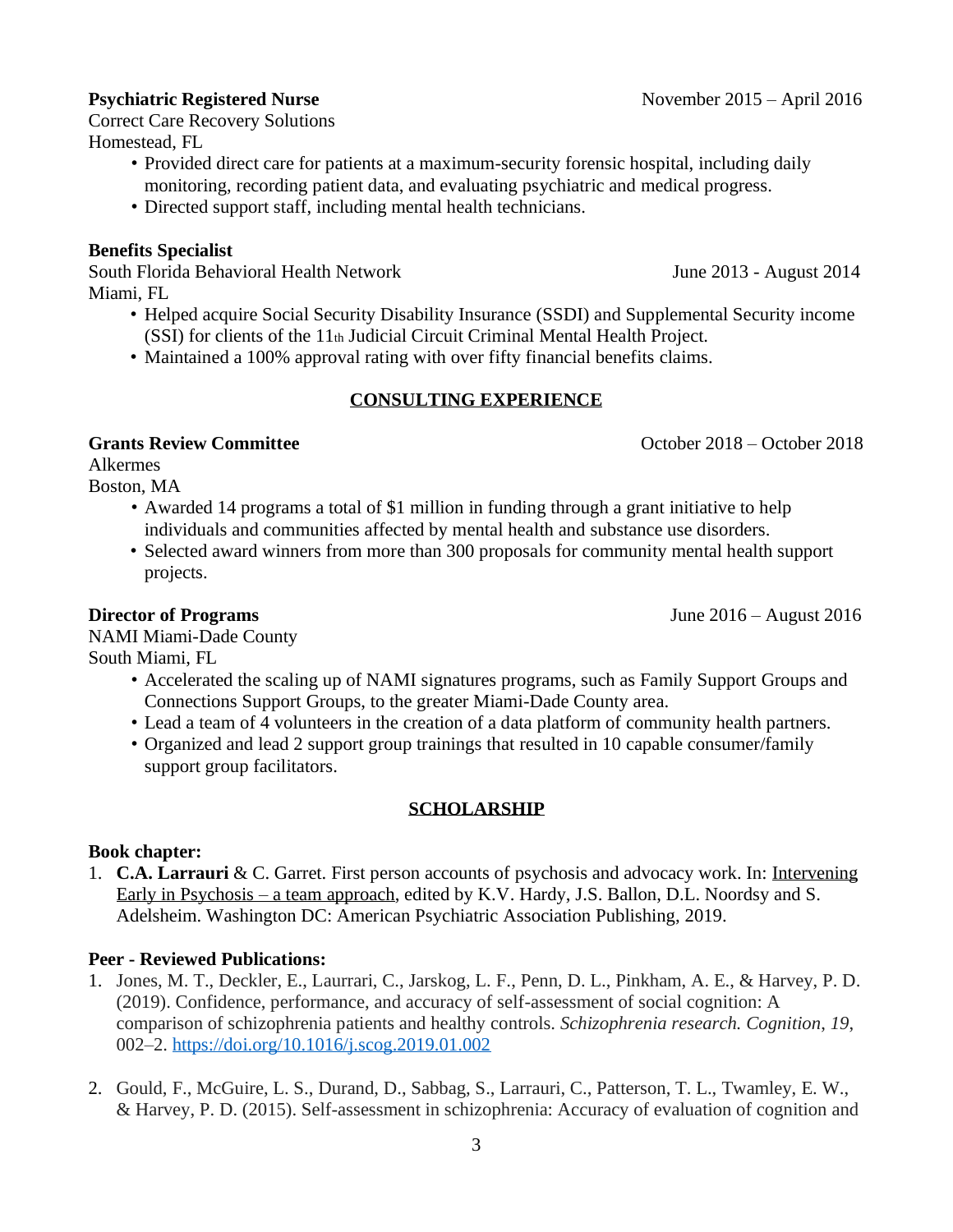everyday functioning. *Neuropsychology*, *29*(5), 675–682.<https://doi.org/10.1037/neu0000175>

# **Non-Peer Reviewed Publications:**

- 1. **Larrauri, Carlos**. (2019) *12 Tips for Living Well with Schizophrenia*. Partners for Strong365 Blog.
- 2. **Larrauri, Carlos** (2017) *The Strengths and Stigmas of My Culture*. NAMI Blog.
- 3. **Larrauri, Carlos.** (2016) *NAMI National Conference 2016*. NAMI Miami-Dade County Newsletter.
- 4. **Larrauri, Carlos**. (2016) *Carlos: My Story of Strength*. Partners for Strong365 Blog.

# **Editorials:**

- 1. **Larrauri, Carlos**. (2018) *Seek Help for Mental Illness – You Are Not Alone.* The Miami Herald
- 2. **Larrauri, Carlos**. (2017) *We Need to Manage Mental Illness.* The Miami Herald
- 3. **Larrauri, Carlos** (2012) *Confronting Mental Illness: My Story.* The Miami Herald.

# **Webinars:**

- 1. Luke Kramer, STARR Coalition; **Carlos A.Larrauri**, NAMI; Lorenzo Lewis, Confess Project (2019) Cultural Diversity and Clinical Research: Perspectives from Advocacy Groups. ClinEdge.
- 2. Luke Kramer, STARR Coalition; **Carlos A.Larrauri**, NAMI; Allen Doederlin, DBSA. (2018) Mental Health Month: Stigma, Language, Ethics, and Recruiting. ClinEdge.
- 3. Rachel Loewy, USCF; Theresa Nguyen, MHA; Chantel Garret and **Carlos A. Larrauri,** Partners for Strong Minds. (2017) Is it Real or Not Real - Do I Have Psychosis? Mental Health America.

# **Media Appearances:**

- 2018 Disclosing Student Mental Health Records. *PBS Your South Florida.*
- 2017 Understanding Psychotic Breaks. NAMI Blog.
- 2017 Minority Mental Health Month. *PBS Your South Florida.*
- 2013 New College Alum Share Experiences with Schizophrenia. *The Catalyst.*

# **PRESENTATIONS**

# **National**

- 2018 **Larrauri, Carlos.** "My Story of Strength: Recovery from Schizophrenia and the Role of Peer Support." NAMI National Convention 2018. Sheraton New Orleans Hotel, New Orleans, LA
- 2018 Terrance Bridges, SUN Behavioral; Angelina Brown Hudson, NAMI; **Carlos A. Larrauri, NAMI**; Lisa Streyffeler, DMU, Paul Surgenor, NAMI "NAMI Ask the Expert, Live." NAMI National Convention 2018. Sheraton New Orleans Hotel. New Orleans, LA
- 2018 Francisco Quintana, FIU; Xenia Aponte, Citrus Health; Victor Guzman, Citrus Health; Alina Gonzalez-Mayo, **Carlos Larrauri,** Adriana Foster, FIU. "Re-Solving the Puzzle of Psychiatric Readmission: Variable Versus Predictors" New York Marquis Marriot. Ney York City, NY
- 2018 **Larrauri, Carlos.** "My Story of Strength: Recovery from Schizophrenia and the Role of Peer Support." NAMI Keystone Mental Health & Wellness. Best Western Premier. Harrisburg, PA
- 2018 **Larrauri, Carlos.** "My Story of Strength: Recovery from Schizophrenia and the Role of Peer Support." MINDFest. Ron Robinson Theatre. Little Rock, AR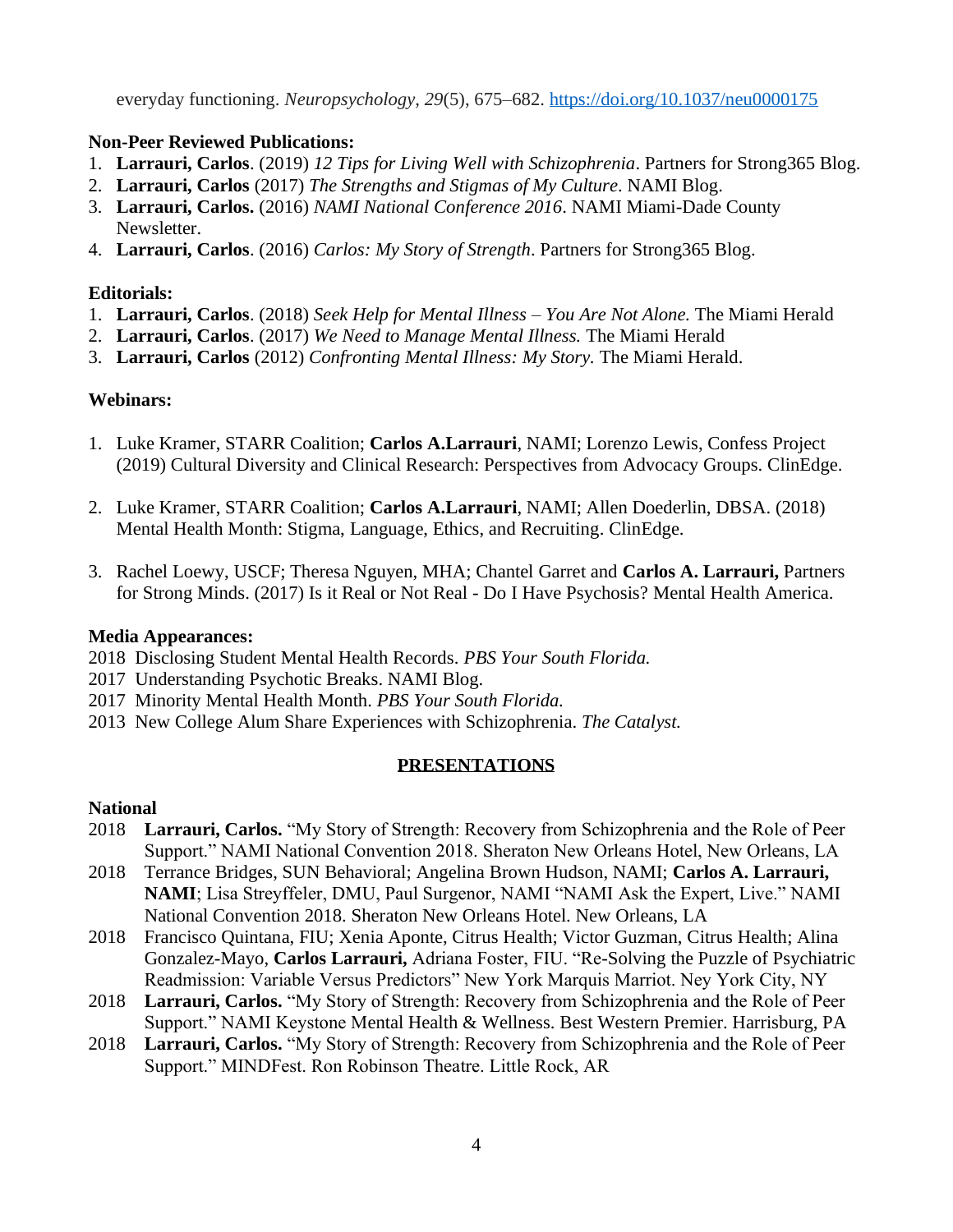# **Regional**

- 2019 **Larrauri, Carlos** and Matthew Racher. "Talking Mental Health in High School." AIM-High Immersion Achieve in Medicine, Nova South Eastern University. Fort Lauderdale, FL.
- 2018 **Larrauri, Carlos** and Matthew Racher. "It's Okay to Talk About Mental Health." AIM-High Immersion Achieve in Medicine, Nova South Eastern University. Fort Lauderdale, FL.
- 2016 **Larrauri, Carlos**. "Shining a Light on Mental Health." British Consulate General Miami Workshop. Renaissance Fort Lauderdale Cruise Port Hotel. Ft. Lauderdale, FL.
- 2016 **Larrauri, Carlos**. "Crisis Intervention Team Police Officers Training for People with Mental Illness." Crisis Intervention Team Training for City of Doral Police Department. Doral, FL.
- 2016 **Larrauri, Carlos**. "Crisis Intervention Team Police Officers Training for People with Mental Illness." Crisis Intervention Team Training for Miami Dade Public Safety Training Institute. Doral, FL.
- 2016 **Larrauri, Carlos.** "Carlos: My Story of Strength." NAMI Miami's Reel Minds Film Festival. Milander Center for Arts and Entertainment. Hialeah, FL.
- 2014 **Larrauri, Carlos.** "Mental Illness and the Court Systems: Panel Discussion for Florida Judges." Florida Partners in Crisis. Renaissance Orlando at SeaWorld, Orlando, FL.

#### **Local**

- 2019 **Larrauri, Carlos** "The Possibility of Recovery with Community Support." Tocqueville Tuesday. United Way of Miami-Dade. Coral Gables, FL.
- 2018 **Larrauri, Carlos** "CIT 2.0 for MDPD Threat Management Section (TMS)." Crisis Intervention Team Training for Florida Department-Law Enforcement. Miami, FL.
- 2018 **Larrauri, Carlos** "Mental Health, Suicide Prevention, and Substance Abuse." Women's Fund Miami-Dade Program. Miami, FL.
- 2018 **Larrauri, Carlos** and Matthew Racher "Living in Recovery and Mental Health Advocacy" Florida International University School of Social Work, Miami, FL.
- 2018 **Larrauri, Carlos** "Recovery from Schizophrenia and the role of NAMI." United Way Presentation. Noven Pharmaceuticals, Miami, FL.
- 2018 **Larrauri, Carlos.** "Seek Help for Mental Illness: You Are Not Alone." National School Walkout. Miami Dade College Kendall Campus, Miami, FL.
- 2018 **Larrauri, Carlos,** Gabriel Rhenals, and Patricia Bermudez, "Mental Health Crisis in College." NAMI Miami Dade County Speaker Series. Coconut Grove Sailing Club, Miami, FL
- 2017 **Larrauri, Carlos.** "What Does Recovery Mean: My Lived Experience". NUR 647 Advanced Practice Nursing Integration. University of Miami, Miami, FL.
- 2016 **Larrauri, Carlos.** "What Does Recovery Mean: Values, Expectations and Relationships" Recovery Oriented Systems (ROSC) Summit. Miami Police College Auditorium, Miami, FL.
- 2016 **Larrauri, Carlos.** "Mental Health and Balance." Miami Dade College, North Campus Colloquium Series. Miami Dade College North Campus, Miami, FL.
- 2015 **Larrauri, Carlos.** "Mental Health on Campus." Miami Dade College North NAMI on Campus Club. Miami Dade College North Campus, Miami, FL.
- 2015 **Larrauri, Carlos**. "Mental Health on Campus." Florida International University NAMI on Campus Club. Florida International University, Miami, FL.
- 2016 **Larrauri, Carlos.** "The Need for Early Identification and Intervention of Adolescents with Mental Health Issues within our School System." The School Board of Miami-Dade County. Miami Dade County School Board Administrating Building, Miami, FL.
- 2015 **Larrauri, Carlos**. "Decreasing Stigma While Working with Populations with Mental Health Issues" Social Work and Human Diversity Class. FIU School of International and Public Affairs, Miami, FL.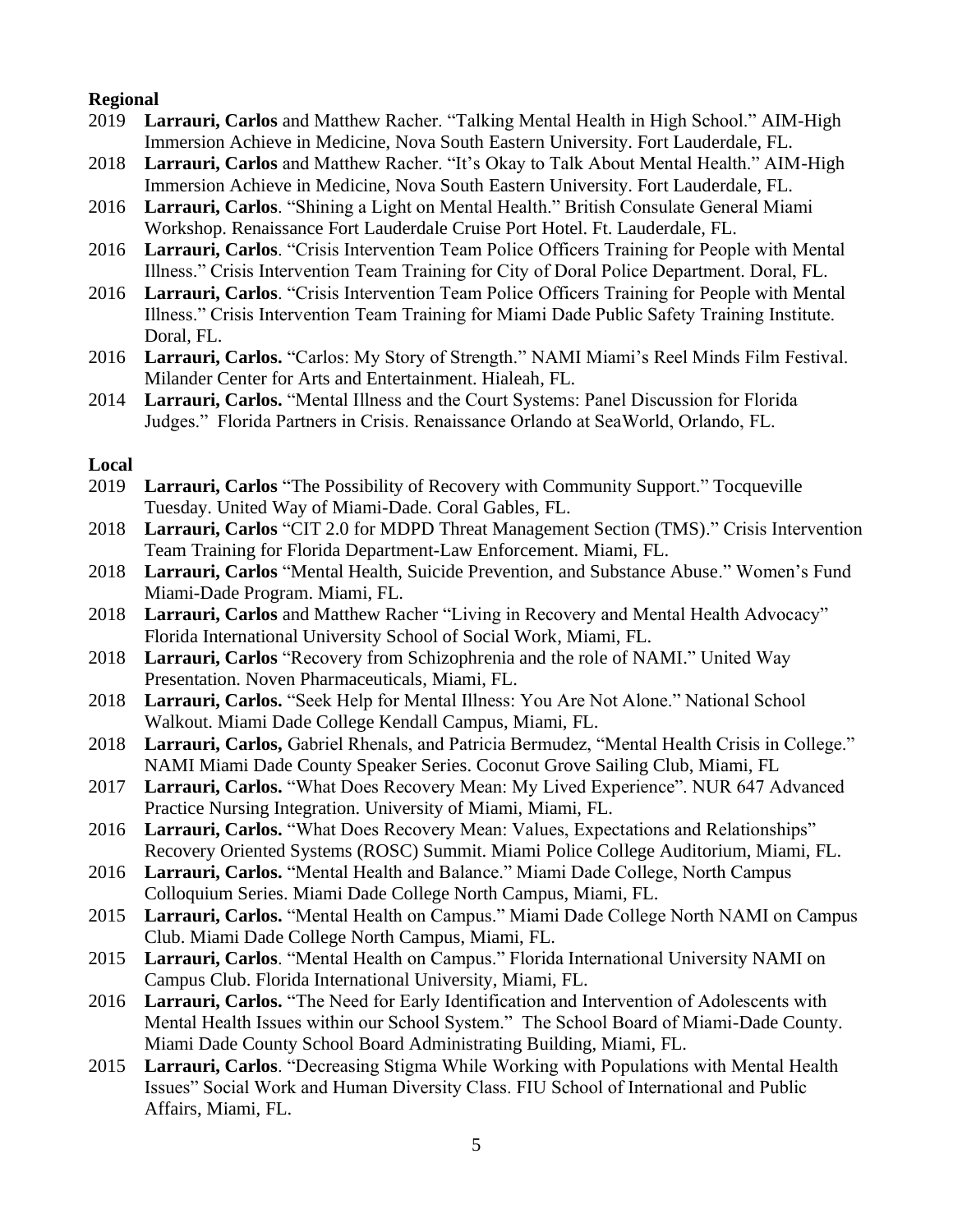- 2014 **Larrauri, Carlos**. "How Mental Illness Impacts Stakeholders within our Community." The Mental Health Transformation in Action Conference, Awards Ceremony and Luncheon for Consumers, Law Enforcement and Community Partners. Jungle Island, Miami, FL.
- 2014 **Larrauri, Carlos.** "Schizophrenia and its Impact on Family Members." NAMI Family-to-Family. Baptist of Miami Hospital, Miami, FL.
- 2014 **Larrauri, Carlos.** "Miami-Dade County Crisis Intervention Team Police Officers Training for Populations with Mental Illness." CIT Panel Segment. Jackson Memorial Hospital, Miami, FL.

#### **SERVICE ACTIVITIES/LEADERSHIP**

# **National Alliance on Mental Illness (NAMI), Board of Director** July 2016 – Present

# **Co-Chair of Governance Committee** July 2016 – Present

- Review and propose for board approval revisions as needed to the Articles of Incorporation, Bylaws, and Policies and Procedures with respect to the organization and operation of NAMI.
- Review board composition, to assist in identifying needed areas of skill, experience and diversity: Oversee annual NAMI board elections and board development activities.

# **Public Policy Committee** July 2017 – Present

- Research and develop issues of public policy; maintain NAMI's public policy platform.
- Identify priorities for legislative, administrative agency, legal and other advocacy consistent with the priorities of NAMI and the grassroots.

# **Strategic Planning Committee** <br>July 2016 - July 2018

- Oversee development of NAMI's Strategic Plan: monitor and evaluate progress toward goals and execution of strategic organizational priorities.
- Promote membership, participation and standards at all levels as a national association with state organizations and affiliates: promote efforts to foster and sustain diversity and inclusion.

| <b>NAMI of Miami-Dade County, Board of Directors</b>                                                                                                                                    | April $2014$ – Present   |
|-----------------------------------------------------------------------------------------------------------------------------------------------------------------------------------------|--------------------------|
| <b>Finance Committee, NAMI of Miami</b>                                                                                                                                                 | April $2016$ – Present   |
| • Provide financial oversight for the organization, including budgeting and financial planning,<br>financial reporting and monitoring of internal controls and accountability policies. |                          |
| <b>Secretary for the Board of Directors</b>                                                                                                                                             | December 2013 - May 2015 |

• Responsible for maintaining accurate documentation and storage of records for meeting legal requirements of the organization.

| <b>Co-chair of the NAMI-UM Conference Committee</b> | December 2013 - May 2015 |
|-----------------------------------------------------|--------------------------|
|-----------------------------------------------------|--------------------------|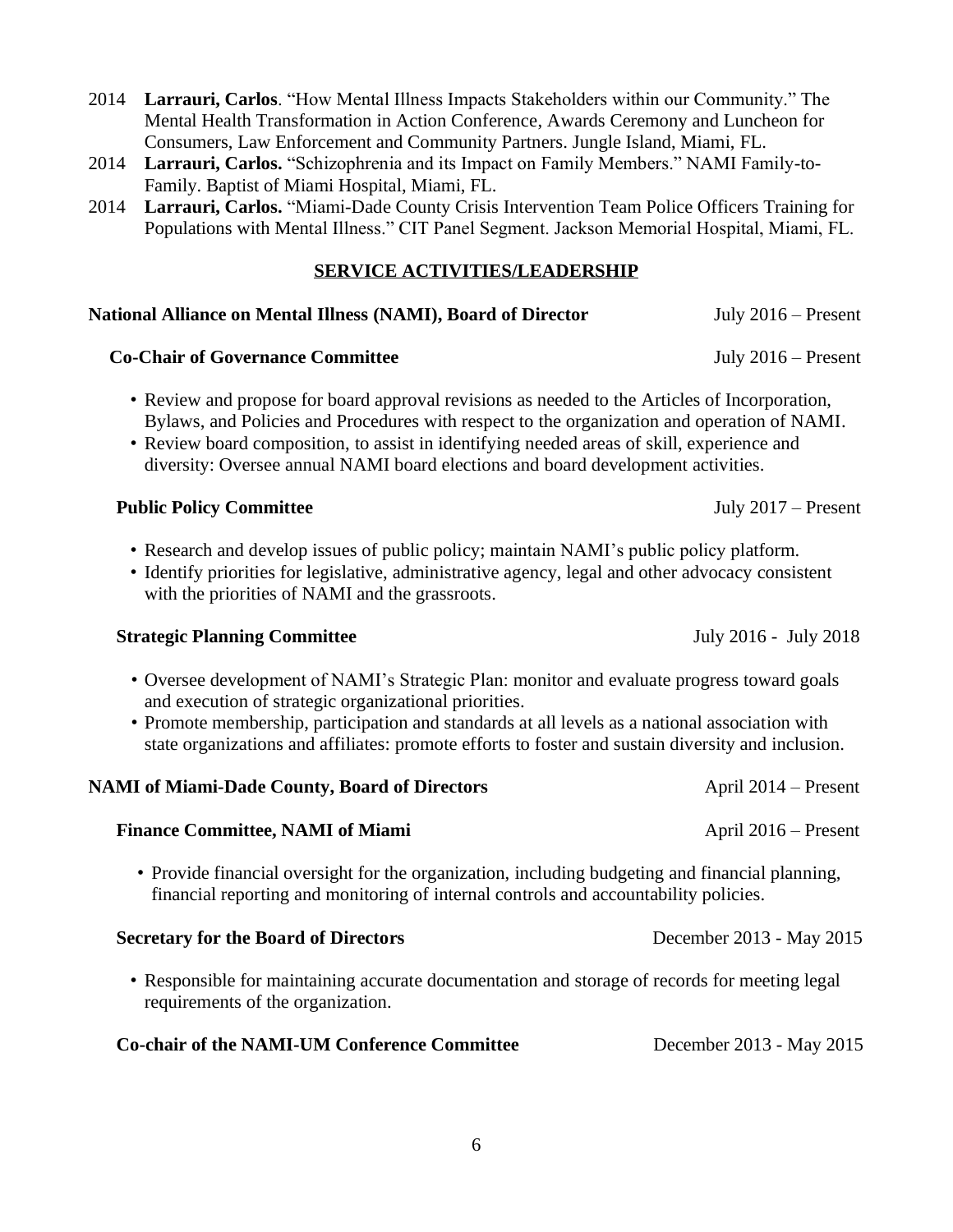• Co-chaired *Stop the Stigma: Advancing Treatments of Mental Disorder*, a conference collaboration between NAMI of Miami and the University of Miami Department of Psychiatry (fund raising netted over \$20,000.00 for the operations of NAMI Miami-Dade County).

#### **Certified NAMI Connections Recovery Support Group Teacher** July 2016 - Present

• Organized and lead 6 support group trainings that resulted in 30 capable consumer/family support group facilitators.

#### **Strong 365, National Youth Leadership Board** August 2015 – Present

- Raise public awareness to ensure that young people facing psychosis get early treatment.
- Establish a youth outreach campaign with the aim of streamlining the pathway to care by utilizing digital marketing strategies.

#### **STARR Coalition, Founding Stakeholder** November 2015 – Present

• Develop partnerships and goodwill among stakeholders in the areas of treatment, advocacy, and research with a focus on consumers and patient's mental health recovery.

#### **Society/Association Membership**

- 2018 Member, American Psychiatric Nurses Association
- 2018 Member, American Association of Nurse Practitioners

# **CURRENT LICENSURE AND CERTIFICATIONS:**

| Year | Source                                               | <b>Licensure/Certification</b> | <b>Expiration</b> |
|------|------------------------------------------------------|--------------------------------|-------------------|
|      | 2018 American Nurses Credentialing Center 2018086285 |                                | 2023              |
|      | 2017 Florida Board of Nursing                        | APRN 9418311                   | 2021              |
|      | 2017 American Nurses Credentialing Center 2017016729 |                                | 2022              |
|      | 2015 Florida Board of Nursing                        | RN 9418311                     | 2021              |

#### **ADDITIONAL TRAINING AND EDUCATION:**

- 2019 Clozapine REMS Prescriber Certification, Online
- 2019 Medication Assisted Treatment (MAT) Waiver Training for APRNs, Online
- 2018 NAMI Smarts for Advocacy, Miami, FL
- 2017 Leadership Education in Neurodevelopmental and Related Disabilities, Miami, FL.
- 2016 Certified NAMI Connections Recovery Support Group Teacher Training, Washington D.C.
- 2013 SSI/SSDI Outreach, Access and Recovery (SOAR) Stepping Stones to Recovery, Key West, FL
- 2012 NAMI Connections Recovery Support Group Facilitator Training, Sarasota, FL.

#### **LANGUAGES**

Spanish: Professional proficiency with reading, listening, speaking and writing.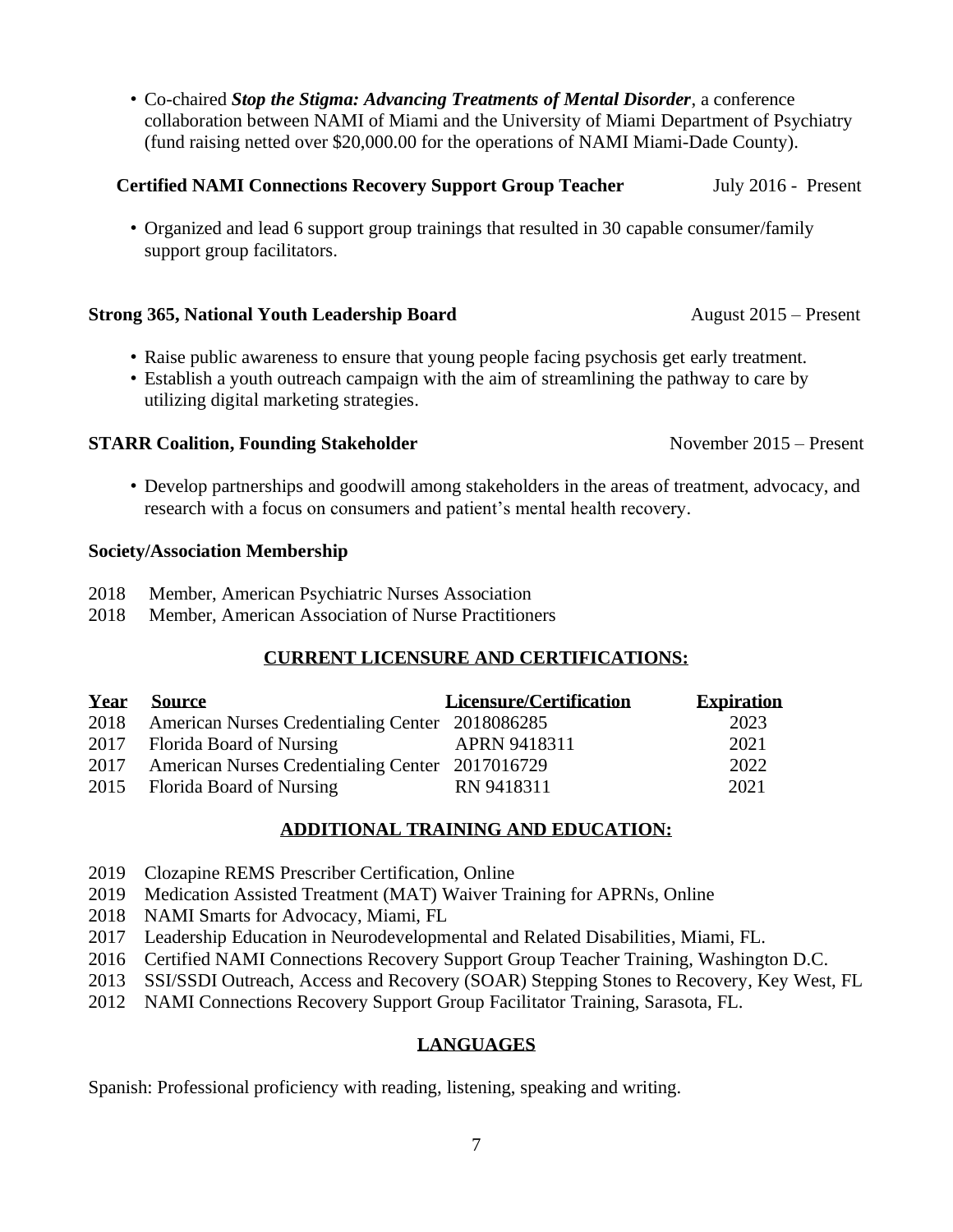# **SKILLS**

Word, PowerPoint, beginner proficiency with Excel.

# **INTERESTS**

Live musical entertainment and speaking as [www.fogdogmusic.net](http://www.fogdogmusic.net/) at mental health research and advocacy conferences, weightlifting and traveling.